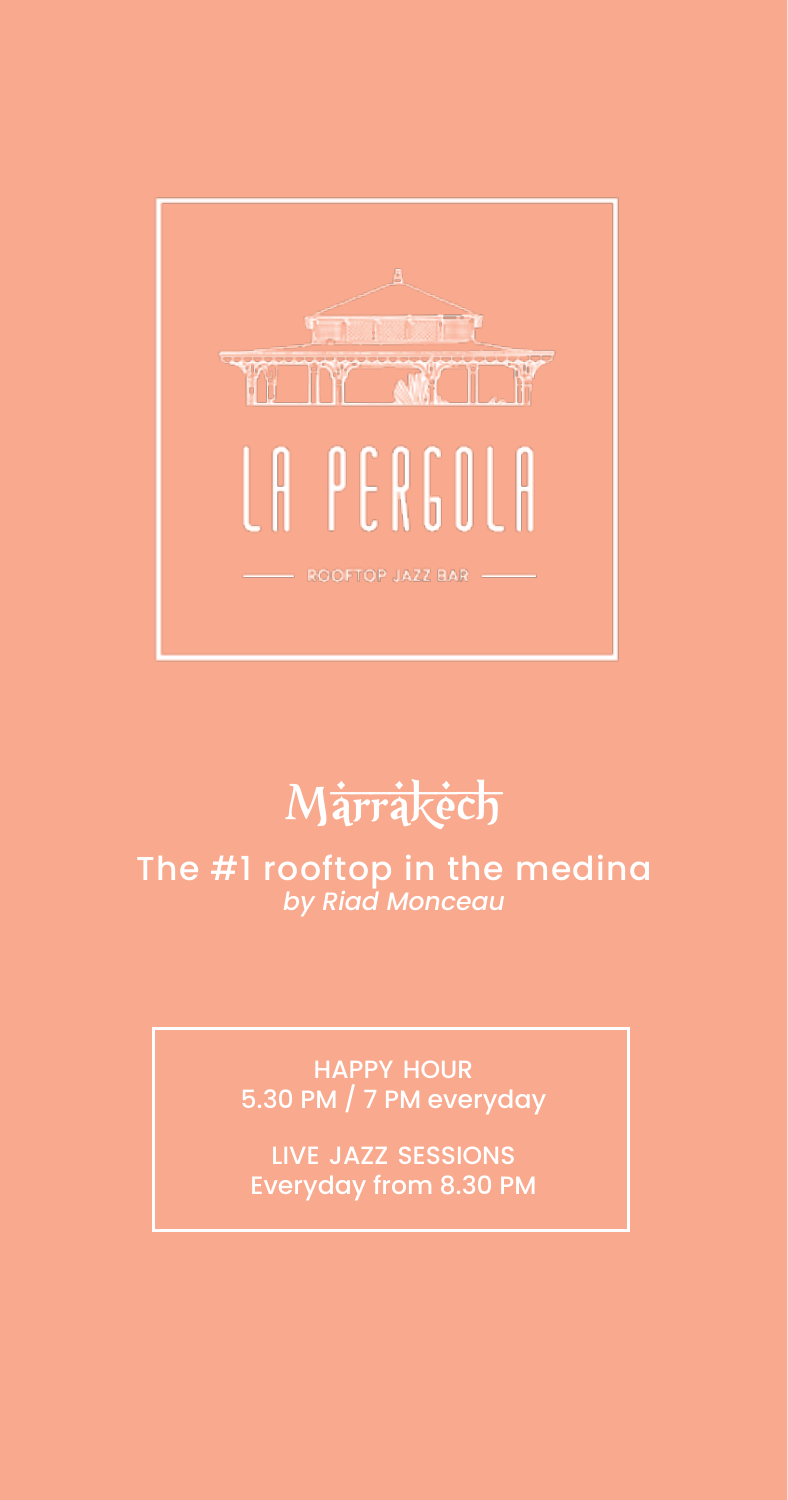## Signature Cocktails 135 DHS **/ happy hour 115 DHS**

### **Berber Mojito**

Our own local Mojito! - Created and famed by La Pergola *Mahia, homemade iced mint tea, lime, fresh mint, Sprite* 

### **Love in the Orange Grove (L.O.G)**

Sheherzad, the 1001 nights, … A love elixir with a forbidden fruit taste. Very very addictive !! *Fresh ginger, Cointreau, cane sugar, fresh orange juice, orange blossom, champagne, orange zests.*

Moroccan white wine, lemon, and lots of good things to refresh your taste buds when Râ starts turning Marrakech into a oven :)  $/$   $/$ /// Large flying carpet (1 liter) : 295 DHS.

#### **Sangria Marrakchia**

Our own local spicy sangria - Created and famed by La Pergola *Moroccan red wine, orange and other season fruits, dry fruits, spices, for flavors that will take you very high and very far … onto a little flying carpet* //// Large flying carpet (1 liter) : 295 DHS.

### **Sangria Bianca Jemaa el Fna**

White version of our signature sangria.

#### **Morocco Mule**

With so many donkeys on the streets… you can't really be surprised to find a mule in your glass!! Our own version of the famous Moscow Mule… De-li-cious. Thank you La Pergola !! *Mahia, ginger, cactus sirup, orange blossom, lime, cucumber, soda*

### **Bleu Majorelle**

Eye to eye, dive into the deep blue, but not any blue ; the Majorelle blue, of course... *Gin, blue curacao, lemon juice* //// Big Majorelle blue - XXL cocktail for 2 : 245 DHS.

### **Sour'Rgan by Karim**

A diabolical invention of our head bartender. A twist around the famous Whiskey Sour with extraordinary flavors of hazelnut... Fabulous! *Whisky, squeezed lemon, egg white, extra virgin argan oil, cane sugar, star anise.*

Classic Cocktails 115 DHS **/ happy hour 95 DHS**

Bloody Mary **Cosmopolitan** Hugo Margarita Mimosa Mojito Negroni Old fashioned Pina Colada Sex on the beach Spritz Apérol Tequila Sunrise Tom collins

...



# Our Cocktails

## Summer hit : Tinto de Verano **100 DHS** Straight from Andalusia this is THE perfect summer drink with big chuncks of holidays in it!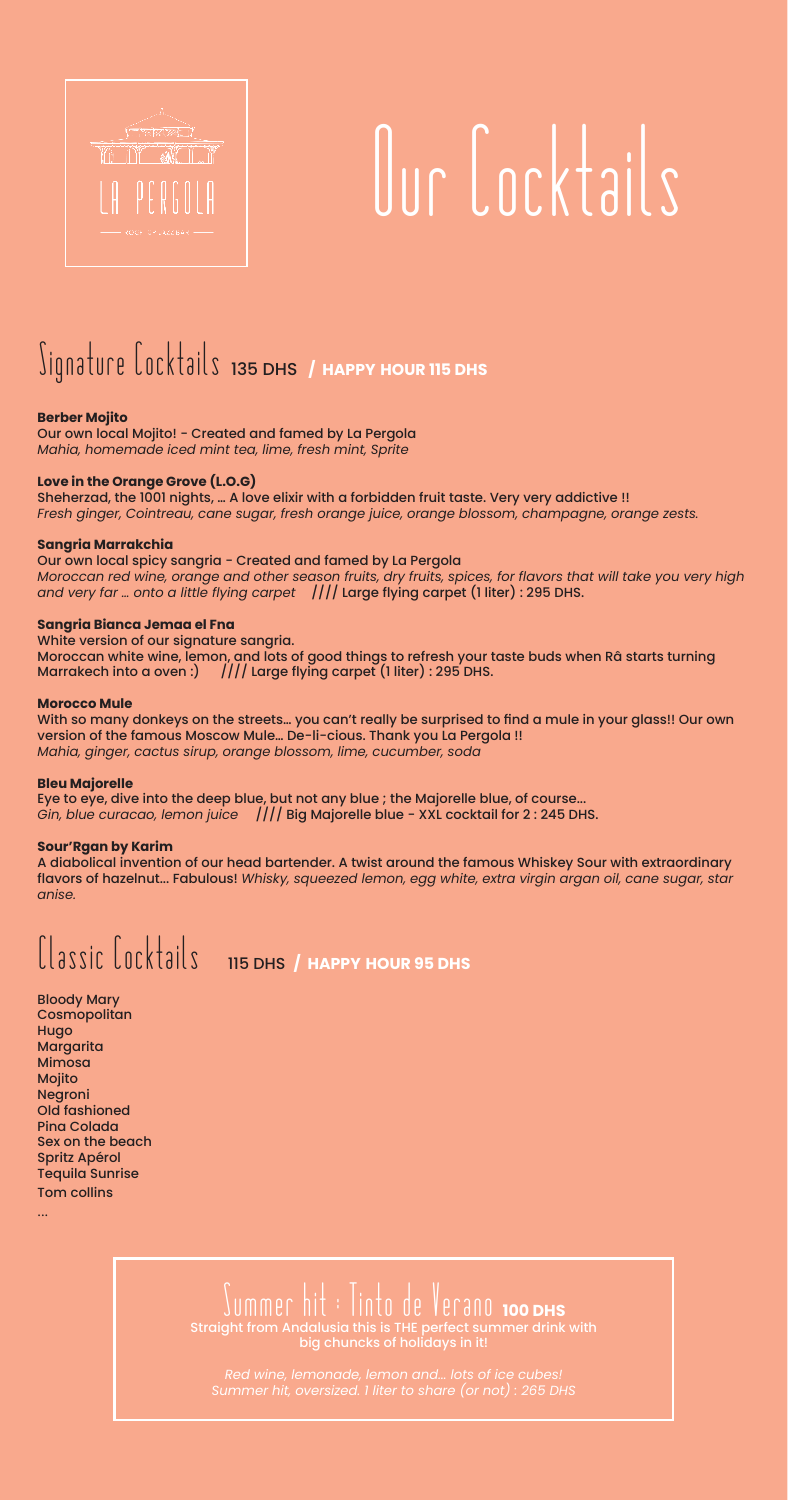

# Beers & Alcohols

## Beers

|                           | 50cl - 60 DHS / HAPPY HOUR 45 DHS |                   |                   |
|---------------------------|-----------------------------------|-------------------|-------------------|
| - Rottle - Heineken       |                                   | $-25$ cl – 40 DHS |                   |
| - Rottle - Corona         |                                   |                   | $-33$ cl – 55 DHS |
| <b>Bottle - Budweiser</b> |                                   |                   | $-33$ cl – 60 DHS |

# Apéritifs

## Whiskies

## Shots

|--|--|--|--|

# Longs drinks

# Alcohols

| Get 2<br>70 DHS                |  |
|--------------------------------|--|
| <b>Gin Beefeater</b><br>70 DHS |  |

#### Bottles : Bombay Sapphire / Absolute blue / Bacardi /.... **1300 DHS**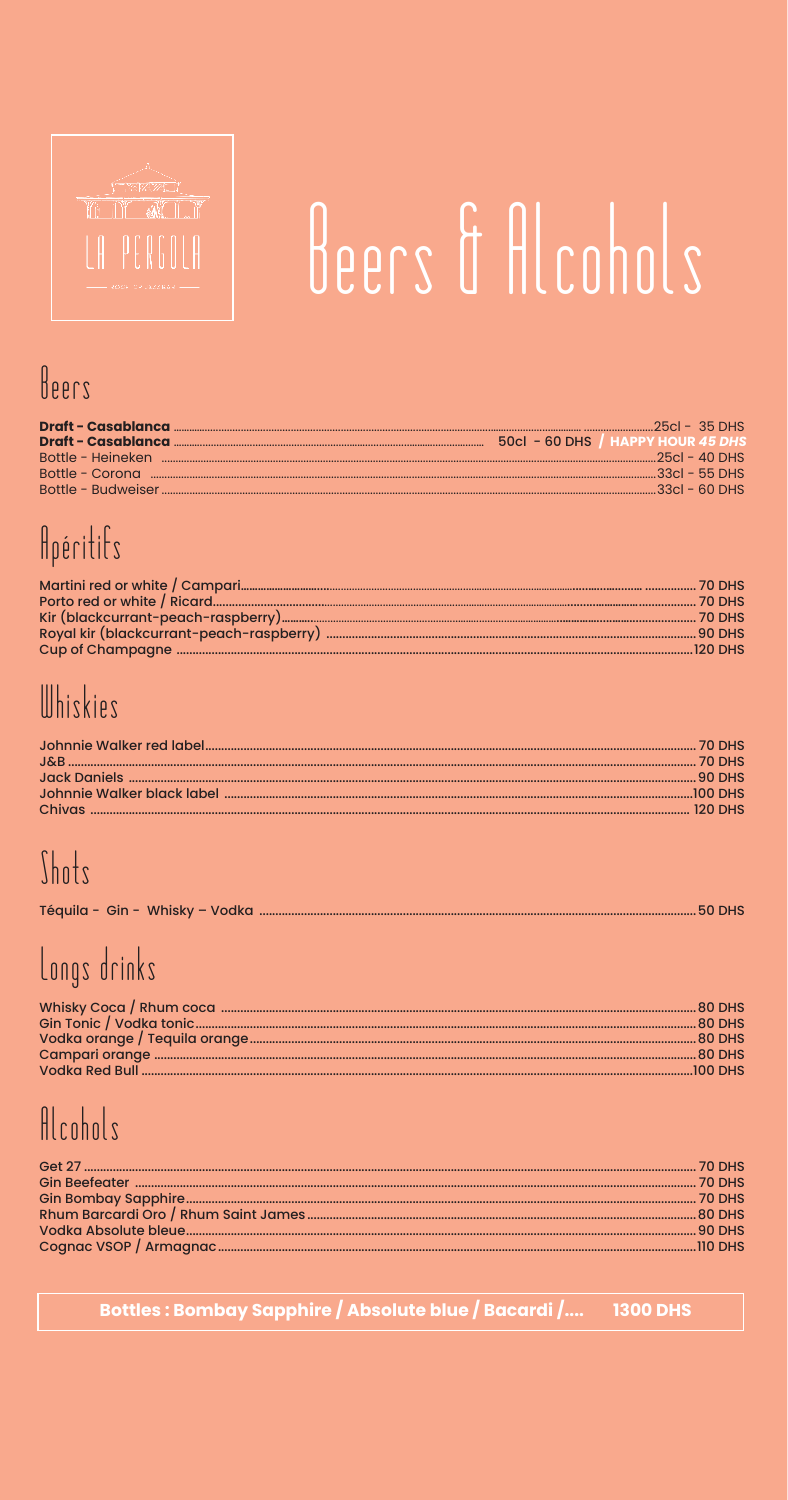## Fresh Juices 45 DHS

Orange / Lemon / Grapefruit / Ginger / Lemonade

## $Mix-Fruits$   $\int _{mnn}$ thies 55 DHS

Apple / Banana / Peach / Strawberry / Red fruits / Mix fruits / Avocado

## Mocktails & Detox 65 DHS

**Kim Baginger** Pineapple juice, lemon juice, basil, cranberry juice, cane sugar

### **Cosmo Ahmed**

Orange juice, cranberry juice, lemon juice, raspberries, orange blossom

### **Pina Coh-la-la**

Pineapple juice, coco milk, rose sirup, ginger juice

### **Pom-pom-pom**

Pom-pom-pom - Apple juice, lemon juice, fresh mint, kiwi fruit, cane sugar

### **La vie en rose**

Red fruit sirup, lemon juice, raspberries, Sprite

**Atlas Splash** Ginger juice, lemon juice, fresh mint, orange blossom, sparkling water

### **Red Medina**

Grapefruit juice, orange juice, raspberries, basil, dates paste

### **Morocco Boost**

Ginger juice, orange juice, carrot, cinnamon, cane sugar sirup.

Waters, sodas & hot beverages

Teas & infusions Sayra bio35 DHS

**Tilsit** - Green tea, Moroccan mint, orange blossom **Dhiya** - Green tea, jasmine, marigold flower, cornflower **Ifri** - Blach tea, rose petals, bergamote, natural rose flavour **Juba** - Black tea, mate, guarana, origan **Antee** - Verbena, lavander, thyme



# Soft Drinks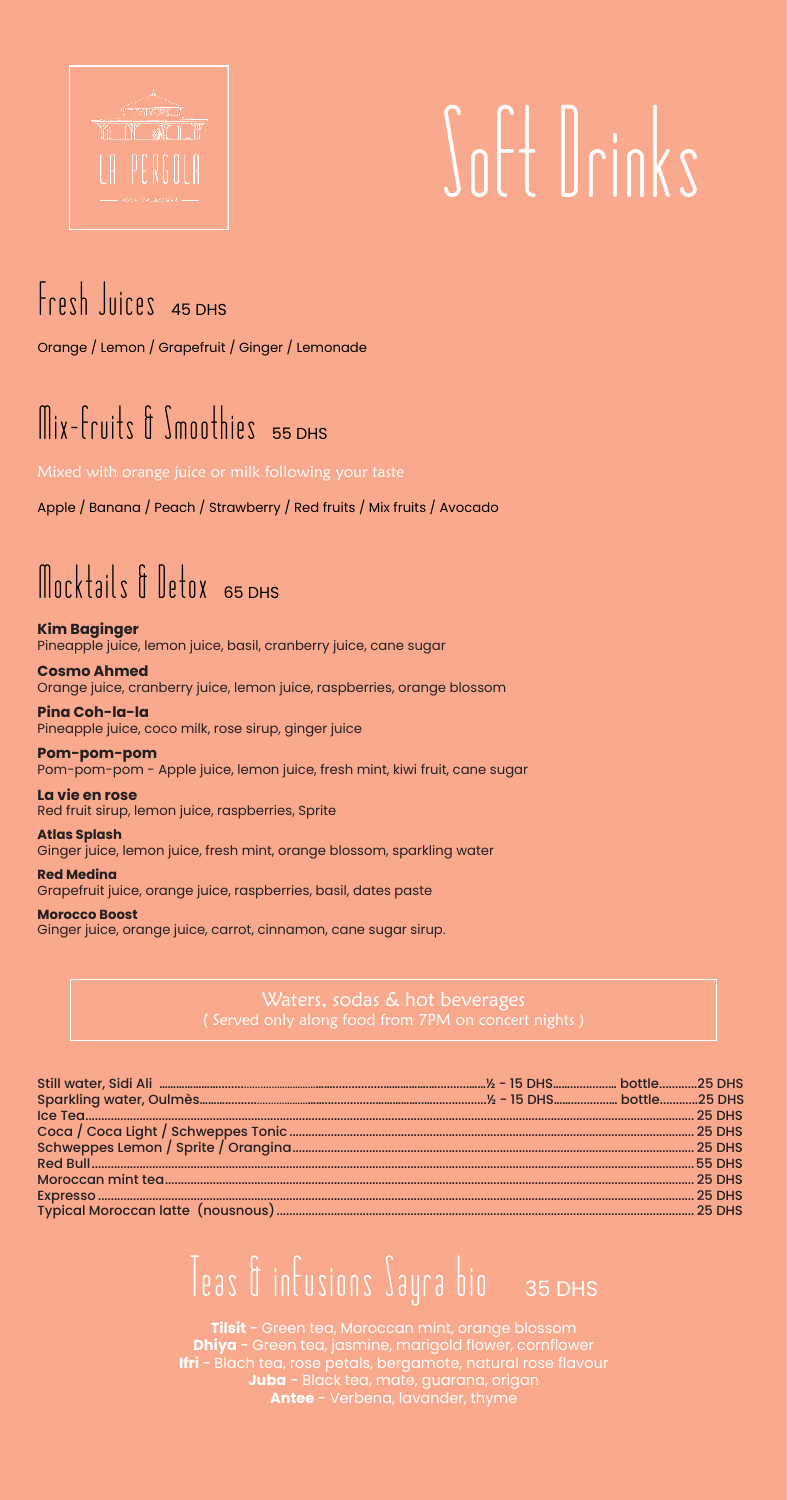| Confit tomatoes, mushroom/mozza gratin, fresh cherry tomatoes with pesto, tempura of<br>sardines in tartar sauce.                                                                            |  |
|----------------------------------------------------------------------------------------------------------------------------------------------------------------------------------------------|--|
| Grilled vegetables, maâkouda, briouates, eggplant zaalouk, chicken and lemon tagine<br>nems' style, vegetable manch'a, mini-pastillas, kefta meat balls with spicy auce - Toasts and sauces. |  |
| Large plates and salads                                                                                                                                                                      |  |
| Lebanese tabbouleh, chilli prawns, sautéed marinated chicken, shredded green apple,<br>cherry tomatoes, romaine lettuce.                                                                     |  |
| Citrus quinoa, sesame oil, eggplant caviar, fried cauliflower, broccolial dente, beetroot pickles,<br>chopped zucchini.                                                                      |  |
| Roman salad, chicken breasts marinated in lime, anchovies, black olives, croutons, parmesan<br>cheese, Caesar sauce                                                                          |  |
| Big ball of Italian Bufala, cherry tomatoes, basil, premium olive oil                                                                                                                        |  |
| Pergo Burgers                                                                                                                                                                                |  |
| Beef stew tanjia style, onions, tomatoes, salad, spicy sauce                                                                                                                                 |  |
| 100% ground beef, caramelized onions, pickles, tomatoes, salad, melted cheddar, homemade tomato<br>sauce with Moroccan spices                                                                |  |
| Crispy chicken filets, romaine salad, tomato, parmesan cheese, caesar sauce                                                                                                                  |  |
| Others                                                                                                                                                                                       |  |
| Garnished with green salad and tomato salad                                                                                                                                                  |  |

**Summer time watermelon and tomatoe gaspacho.................................................................................**125 DHS Cold soup of fresh tomatoe, watermelon, basil. Served with a pea cream tartine.

| Garnished with green salad, mint, tapenade, lemon sauce |  |
|---------------------------------------------------------|--|

**Traditional seafood pastilla** (specialty)....................................................................................................................... 155 DHS The genuine one, homemade, just like in Essaouira **« Bistro » Tanjia (cooked with red wine)** (specialty).............................................................................................. 165 DHS Local beef stew bistro style served in a pot with mashed potatoes The same but regular (without wine) - 145 DHS

**Beef filet «extra» - Maître d'hôtel** .................................................................................................................................... 195 DHS Beef filet (200gr), maitre d'hôtel butter with saffron and aromatic herbs, crushed potatoes with Atlas thyme, candied shallots, pickled beets. A bliss for meat lovers.

**tajine or couscous of the day** .......................................................................................................................................... 145 DHS



# Our Menu

## Plates to share & Tapas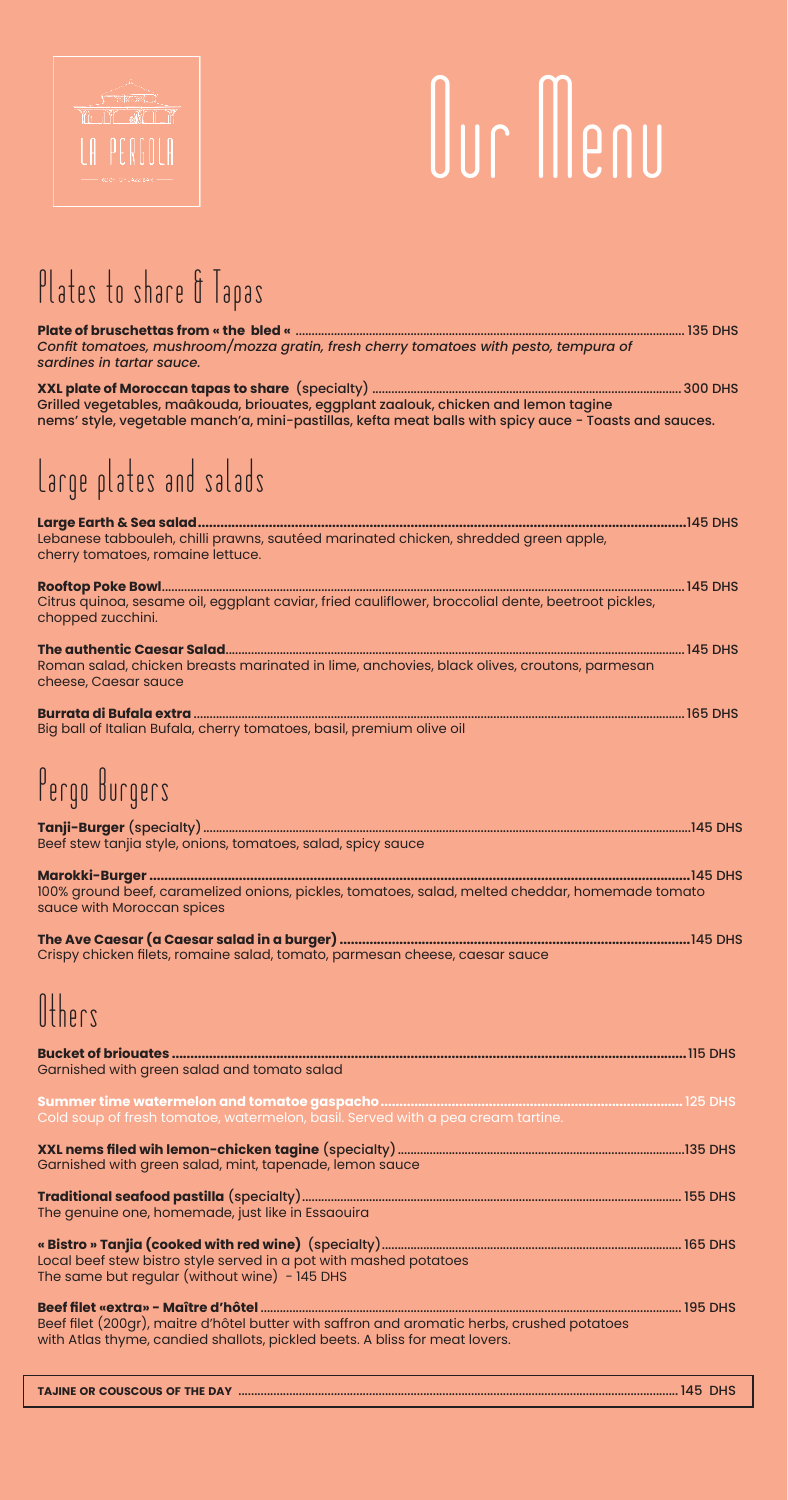| <b>CHICK-CAKE (ROSEWATER CHEESECAKE)</b><br>Raspberry and rosewater cheesecake on a bed of fekkas; floral syrup                                          | <b>75 DHS</b> |
|----------------------------------------------------------------------------------------------------------------------------------------------------------|---------------|
| <b>JAWHARA (BRACADABRA)</b><br>Pastilla with Spanish melon, verbena infusion, lime zest                                                                  | <b>75 DHS</b> |
| <b>VERRINE ITALIARABIA</b><br>Tomato-mozzarella revisited for dessert: matisha mâasla (tomato compote<br>caramelized), fresh local cheese, basil crumble | <b>75 DHS</b> |
| <b>MOUSSO CHOCOLARABIA</b><br>Creamy chocolate mousse, orange zest, candied oranges with cinnamon,<br>caramelized almonds                                | <b>75 DHS</b> |
| <b>CAFE OR TEA GOURMAND</b><br>Tea or coffee, mini Mousso Chocolarabia, Italiarabia verrine, and Moroccan pastry                                         | <b>75 DHS</b> |





# Our Desserts